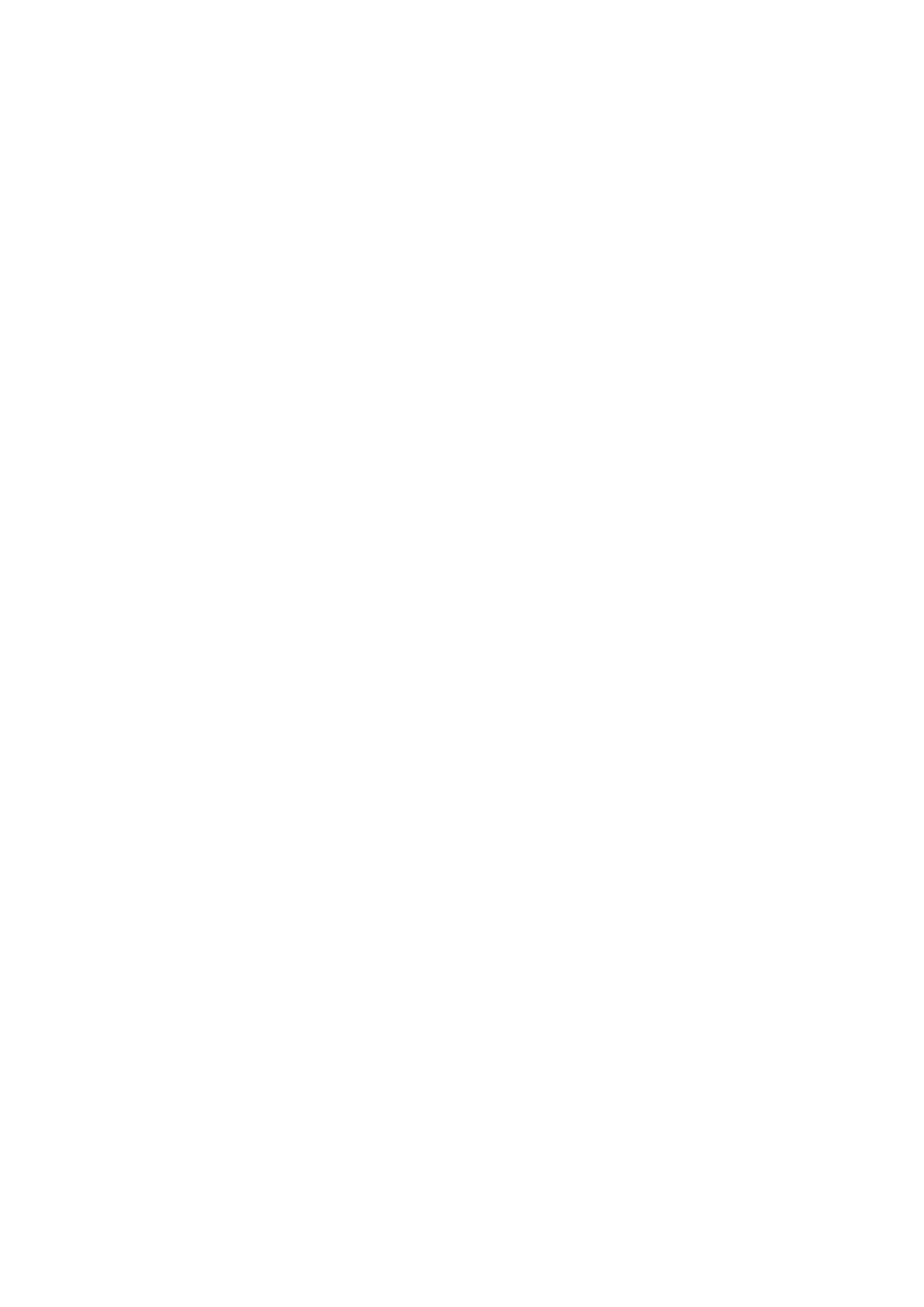## 62 Florin **Draghici**, Bogdan **Ofrim,** Gheorghe **Brezeanu,** Florin **Mitu, Florin Bernea**

At higher temperatures, the current-temperature variation rate drops significantly. The thermal stress cycles have small influence on the leakage current. For low voltage levels, the leakage current level is acceptable, even at high temperatures. It can be noticed that the SiC SBD sensor is biased at voltages below 5 V and at a current in the mA range. The thermal cycling does not produce strong mechanical stress. The SEM image of the thermally stressed capsules (Fig. 8b) does not show



**Fig. 9.** SEM micrography of the case terminal at 1000 cycles.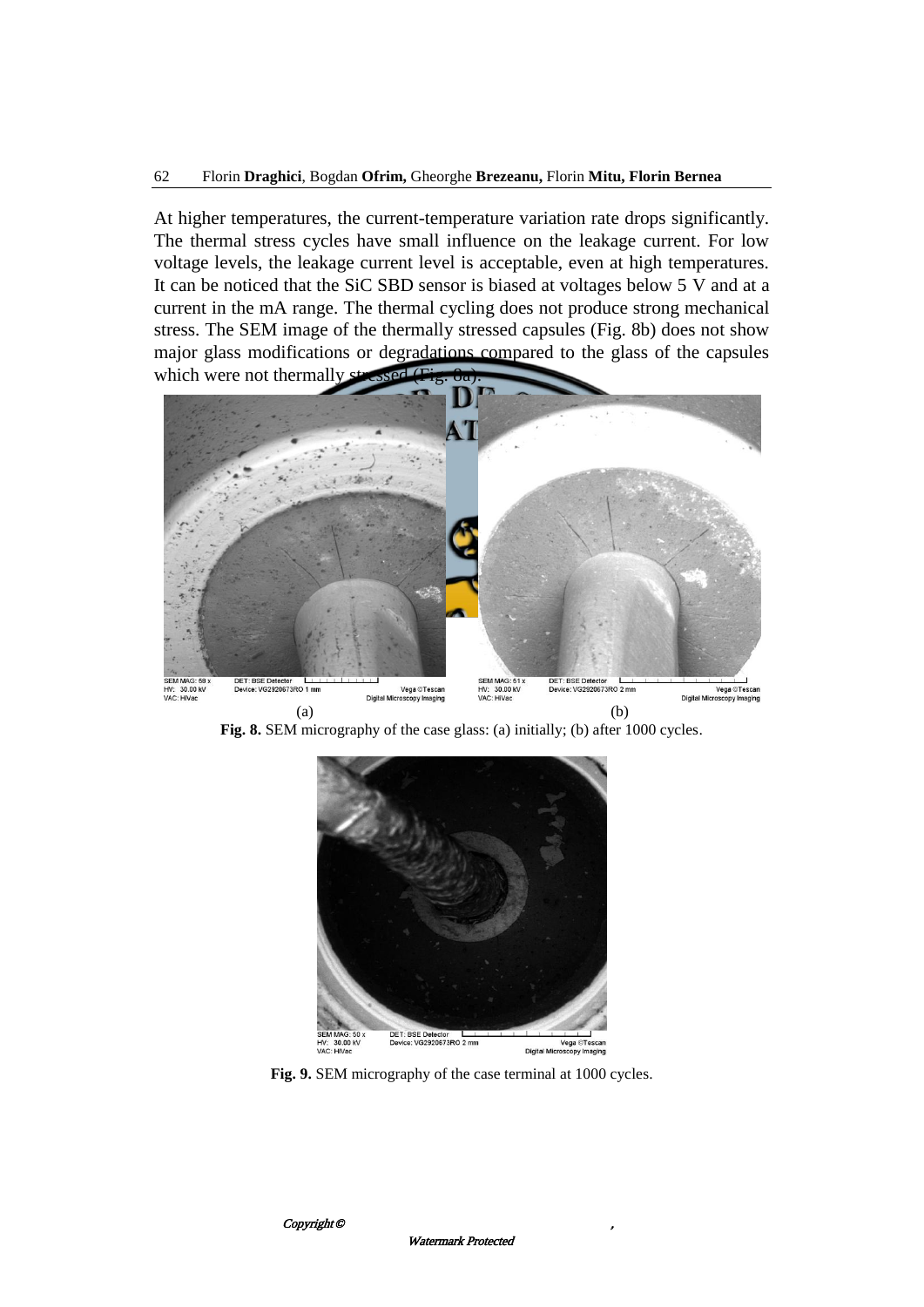Figure 9 illustrates the influence of the thermal cycling on the capsule's terminal. A pronounced corrosion of the copper terminal can be observed. This phenomenon recommends the use of a different metal or of an alloy which has a higher reliability with temperature.

## **5. Conclusions**

A high temperature automating testing system for semiconductor devices was realized and tested. The electrical and temperature measurements demonstrated the system functionality. The system ability to create high temperature conditions (40-450 °C) allowed for testing devices on SiC, a semiconductor elevated temperatures. A custom software application was developed in TestPoint which executes the I-V characteristic of the DUTs.

The main advantage of this system is the high degree of automation and flexibility. These features make it suitable for thermal cycling tests, which need long time and large number of measurements for statistical data processing.

With this system we did preliminary thermal stress investigation on glass-metal packages that will be used for a temperature SiC sensor encapsulation. The thermal cycling performed in the these tests consisted of temperature variation from 50 °C to 400 °C and from 300 °C to 400 °C, respectively.

The presented experimental results demonstrate that the case is a good choice for the mentioned temperature range. The thermal cycling tests did not influence significantly the package leakage currents and did not degrade the package sealing glass. An evident corrosion of the copper terminal of the case has been revealed.

## **Acknowledgment**

The research presented in this paper is supported by the Sectoral Operational Program Human Resources Development (SOP HRD) financed from the European Social Fund and by Romanian Government under the contract number POSDRU/89/1.5/S/63700.

OFROMANIANS